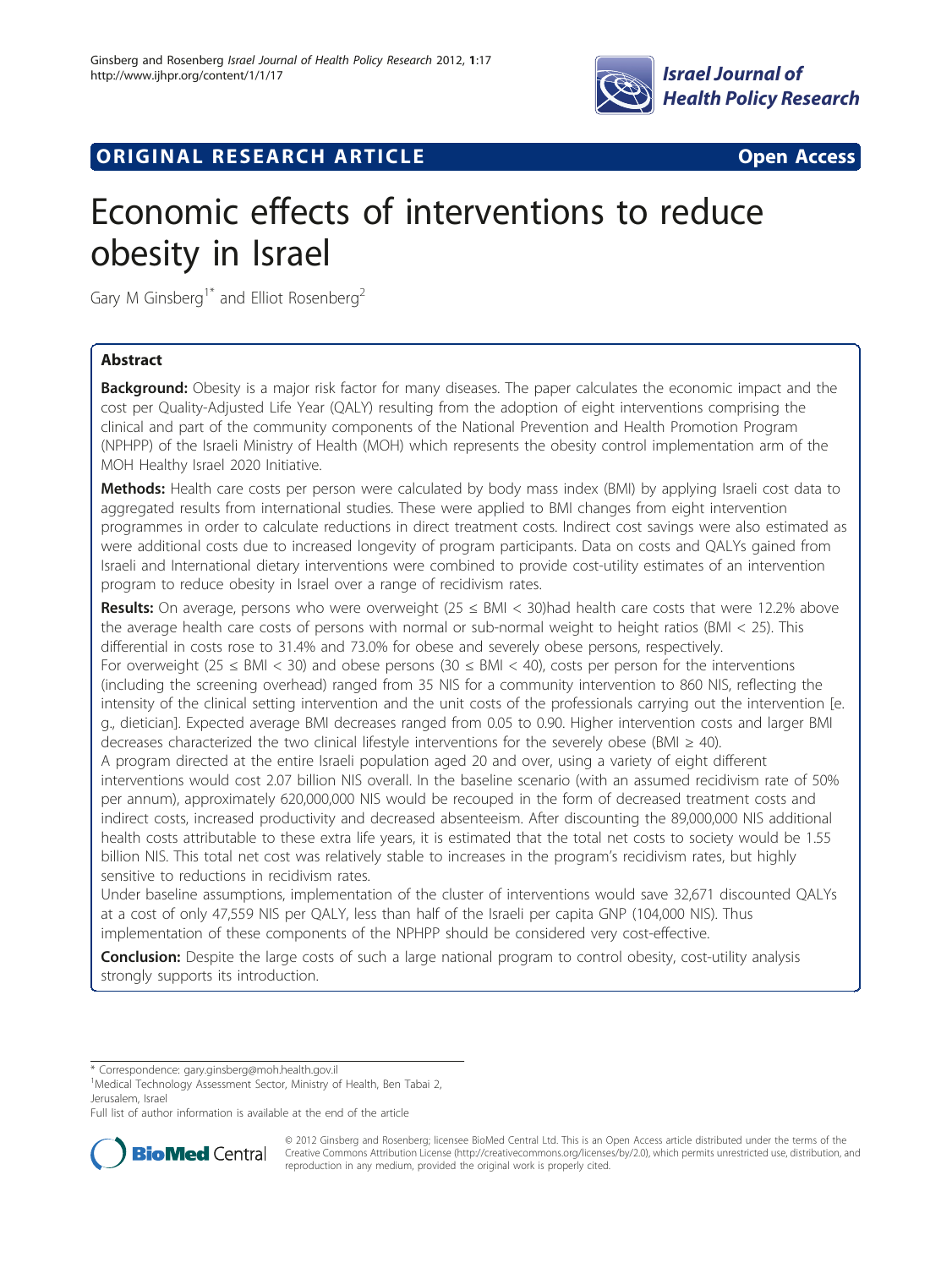# Background

The increasing prevalence of obesity is an important public health problem that contributes to excess morbidity and mortality world-wide [\[1,2\]](#page-7-0). Obesity (30< BMI), and overweight (25 < BMI < 30) are major risk factors for morbidity and mortality. Calculations based on disease and gender specific relative risks from a recent meta-analysis of internationally published data [[3\]](#page-7-0) adjusted to Israeli demographic data, estimated that obesity and overweight and account for around 3,105 deaths (95%CI 2,415-4,266) per year in Israel (7.7% of all deaths). After adapting Canadian Cost of Illness [\[4](#page-7-0)] data to Israeli economic conditions, the costs of treating morbidity due to obesity and overweight in Israel amount to NIS 1.92 billion (95%CI: 4.29-8.33), equal to 0.24% (95% CI 0.18%-0.35%) of the GDP, or 3.05% (95% CI 2.29%-4.45%) of Israel's health expenditures. Additional costs of NIS 1.89 billion have been estimated to be due to productivity losses, and a further NIS 1.95 billion results from other indirect costs.. Thus the total costs attributable to obesity and overweight amount to approximately NIS 5.76 (95%CI: 4.29-8.33), equal to about 0.73% (95%CI 0.54%-1.05%) of the Israeli GDP.

In 2005, the Ministry of Health established the Healthy Israel 2020 initiative to develop a national preventive health targeting program for Israel. Twenty committees covering a broad spectrum of health domains were formed. The Health Behaviors Committee created eight subcommittees, each dealing with key lifestyle behavior risks such as obesity, tobacco use and sedentariness, among others. Health burden-based objectives, quantifiable targets, and science-based and practicable interventions were selected to reduce the respective health (and economic) burdens. A National Prevention and Health Promotion Program (NPHPP) to control obesity, encourage healthful nutrition, and enhance physical activity has been jointly developed by the Ministries of Health, Education, and Culture & Sports.

The NPHPP interventions to prevent and control obesity can be broadly grouped into three domains:

A. The clinical sphere. Examples include screening, counseling, and medical interventions [such as the prescription of Orlistat, the only currently certified weight loss medication], as well as surgical interventions

B. The community. Examples include home, school, workplace, restaurant and supermarket- based interventions, media strategies, and other initiatives initiated by community-based organizations such as municipal governments and NGO's

C. The legislative sphere. Examples include taxation of unhealthful food products [[5\]](#page-7-0), provision of government subsidies to reduce the price of healthful foods [and vice-versa] [\[6](#page-7-0)], mandatory food labeling [[7\]](#page-7-0), and prohibiting the sale of unhealthful foods in vending machines [[8](#page-7-0),[9](#page-7-0)].

Nationwide community or clinic-based interventions to reduce obesity can be costly due to the large numbers of people targeted. These high intervention costs form a barrier to the adoption of such programs by government funding agencies (e.g., Ministries of Finance). However, adoption of such programs have the potential not only to generate additional QALYs (quality adjusted life years) but to also reduce treatment costs for diseases directly associated with obesity (e.g., diabetes, hypertension, etc.). In addition, it is likely that further savings will accrue due to productivity gains secondary to decreased presenteeism and absenteeism. Further monetary savings should accrue on account of reduced costs of informal care givers in the community, delayed burial costs, and other indirect costs.

While adding extra QALYs is of paramount importance, interventions that are cost-saving (viz., averted direct and indirect costs exceed intervention costs) or whose net cost (i.e., intervention cost less direct and indirect savings) is low are the ones more likely to be funded.

Recent publications [[10](#page-7-0)-[12\]](#page-7-0) have prioritized these interventions by calculating their cost-effectiveness ratios in the form of costs per QALY.

On the other hand, cost-effectiveness analyses of fiscal incentives such as subsidizing healthful foods or taxing unhealthful ones and legislative interventions such as food labeling or banning the sale of unhealthful products in school vending machines were not found in the international scientific literature.

This study then seeks to calculate the expected costs and cost-utility of the implementation of various clinical and community-based intervention strategies forming part of the interventional suite currently recommended by the tri-ministerial NPHPP to reduce the burden of obesity in Israel.

# Methods

### Calculation of excess health costs by BMI category

Sixteen studies from various countries and time periods that reported on the relationship between Body Mass Index (BMI) and health service expenditures [[13-](#page-7-0)[28](#page-8-0)] were identified. The reported data were interpolated and indexed to a standard scale where an average normal BMI value of 22.5 was given an index value of 100. The average of each BMI specific value was then taken to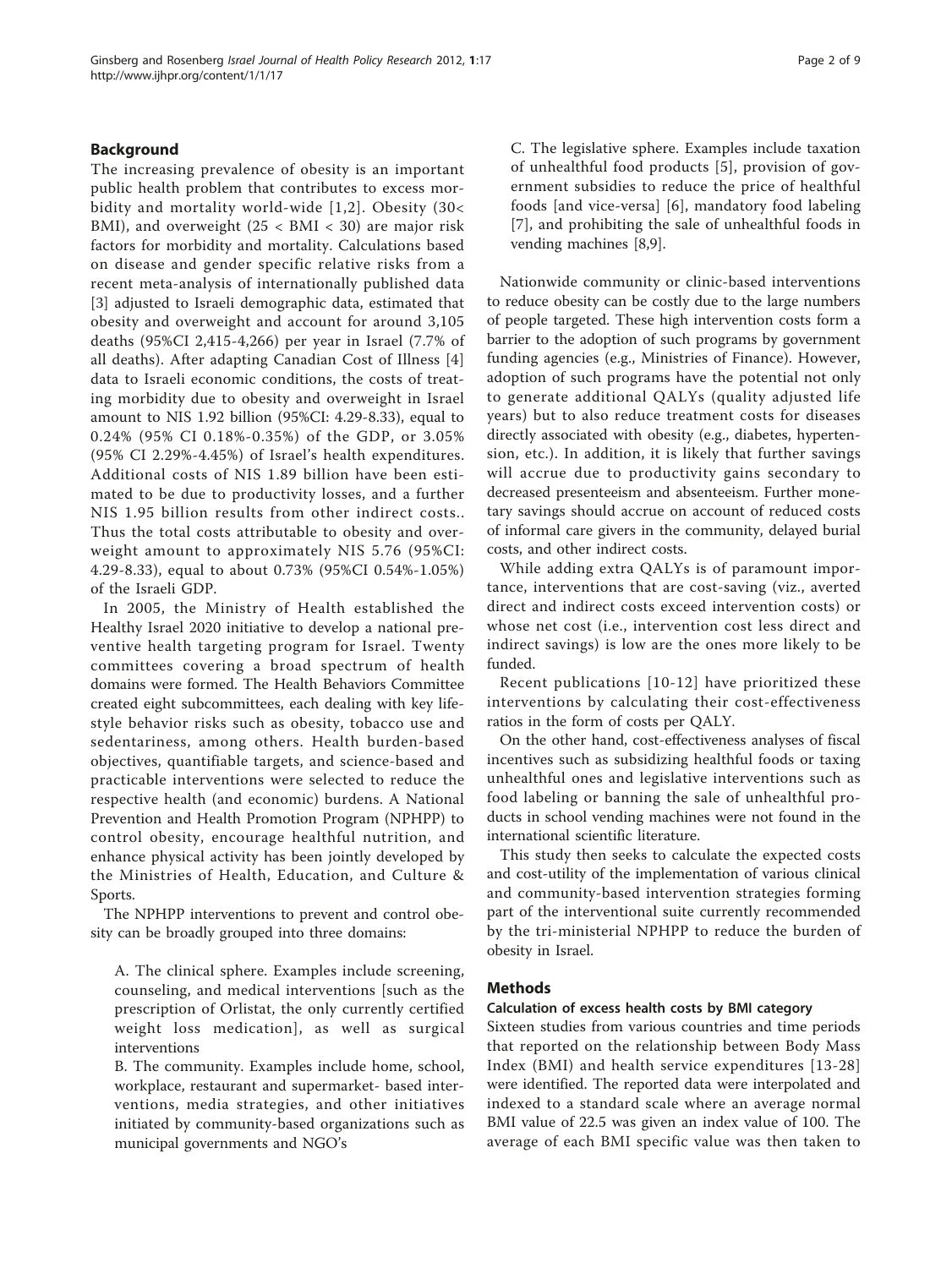The BMI prevalence distribution for adults aged 20 and above [Personal Communication, Dr Tami Shohat, Israel Centre for Disease Control] was multiplied by the total adult population aged 20 and above in 2010 of 4,835,024 persons [\[29,30\]](#page-8-0) in order to estimate the number of adults within each unit BMI category.

The estimated total of 1.92 billion NIS additional health care costs attributable to obesity (1,145 million NIS) and overweight (773 million NIS) were distributed over the entire BMI spectrum in proportion to the number of persons and the excess health care costs in each BMI unit category. Both total costs and average costs per person in each BMI category were calculated, enabling us to calculate the marginal change in health care costs per unit change in BMI. All costs are presented in New Israeli Shekels (NIS) at mid-2010 price levels (Exchange rate 3.729 NIS to the US dollar).

# Allocation of persons to cost-saving and very costeffective interventions

All eight office-based and community and dietary interventions [[10](#page-7-0)[,31-34](#page-8-0)] that had been identified as being either cost-saving or very cost-effective in a previous comprehensive study of the cost-utility of interventions [[10](#page-7-0)] were selected in order to estimate their impact on costs when implemented on a national level as part of the NPHPP. Brief descriptions of the interventions are provided in Appendix 1. Two studies that had been identified as being very cost-effective were not included among the eight selected studies on the grounds that one [[35](#page-8-0)] was based on the combined results of a prior included study [\[32\]](#page-8-0) and the other was based in a clinical drug trial setting [[36\]](#page-8-0) that cannot be replicated in routine public health interventions.

It was assumed that the 52,517 severely obese (BMI  $\ge$ 40) persons would be allocated equally between the standard and low carbohydrate dietary interventions [[34\]](#page-8-0). The remaining 4,782,506 persons in the population would be distributed equally (i.e., 797,084 persons per intervention) among each of the other six interventions. Therefore we are creating an estimate based on the assumption that Israel adopts a multiplicity of interventions (that have previously succeeded abroad) in equal numbers.

In the intervention where initial screening costs for identifying persons who were overweight or obese were omitted [\[33](#page-8-0)], a cost of 5.4 NIS per person screened was added, based on the estimated Israeli costs of three minutes screening time (50% by physicians and 50% by nurses) [\[10](#page-7-0)] Full details of the intervention specific cost and QALY estimates are given in our companion source paper [[10\]](#page-7-0).

# Costs per QALY definitions

The costs of the interventions were adjusted to Israeli NIS by the country-specific consumer price index to 2010 price levels and by the appropriate exchange rate which took into account purchasing power parities (PPP) for the non-tradable [e.g., manpower] elements of the interventions. Costs per QALY gained were calculated by indexing the results of a prior comprehensive cost-utility study based on 2008 price levels [\[10](#page-7-0)] to 2010 price levels [\[30](#page-8-0)]. An intervention was defined as being cost-saving if it yields actual savings as well as contributing additional QALYs, very cost-effective if the cost per QALY is less than the Israeli per capita GNP of NIS 104,161 in 2010 [[37](#page-8-0)] or cost-effective [if the cost per QALY is between 1-3 times the per capita GNP (NIS 104,161-312,483). If the cost per QALY is more than three times the GNP per capita (> NIS 312,483) then the intervention is regarded as not being cost-effective.

# Calculation of treatment cost savings by BMI level

Total (gross) intervention costs were calculated by multiplying the numbers targeted by the unit costs of the intervention, thereby implicitly assuming an ideal coverage rate of 100%. Absolute effects of the interventions on BMI were calculated directly from the specific study reports on changes in BMI [[18,](#page-7-0)[32](#page-8-0),[33\]](#page-8-0), or indirectly via weight changes [[35](#page-8-0)] and QALYS lost from morbidity due to elevated BMI [[10\]](#page-7-0). Lifetime savings in health treatment costs by intervention were based on the marginal health care costs saved per BMI change multiplied by the intervention-specific BMI change. Future years' savings in health expenditures were calculated using a 3% per annum discount rate.

There is a paucity of data on long-term recidivism rates after the cessation of intervention programs against obesity. The efficacy data in the studies that were used in this paper were based on intervention studies of up to only one year duration, with modeling techniques in some studies extrapolating the outcomes over longer periods of time.

A baseline 50% per annum recidivism rate, was selected (with a sensitivity analysis performed in the range of 20%-80% per annum) as a conservative estimate based on the following information:

i) An implied recidivism rate of 4.0% per annum was derived from a meta-analysis of studies using diet alone, which reported an average weight loss of 4.5 kg at six months, which was reduced by only 13% to 3.9 kg after four years [\[38](#page-8-0)].

ii) Studies using diet and exercise reported a 7.9 kg loss at six months that was reducedby 33% to 4.5 kg after four years- implying a 15.0% recidivism rate [[38\]](#page-8-0).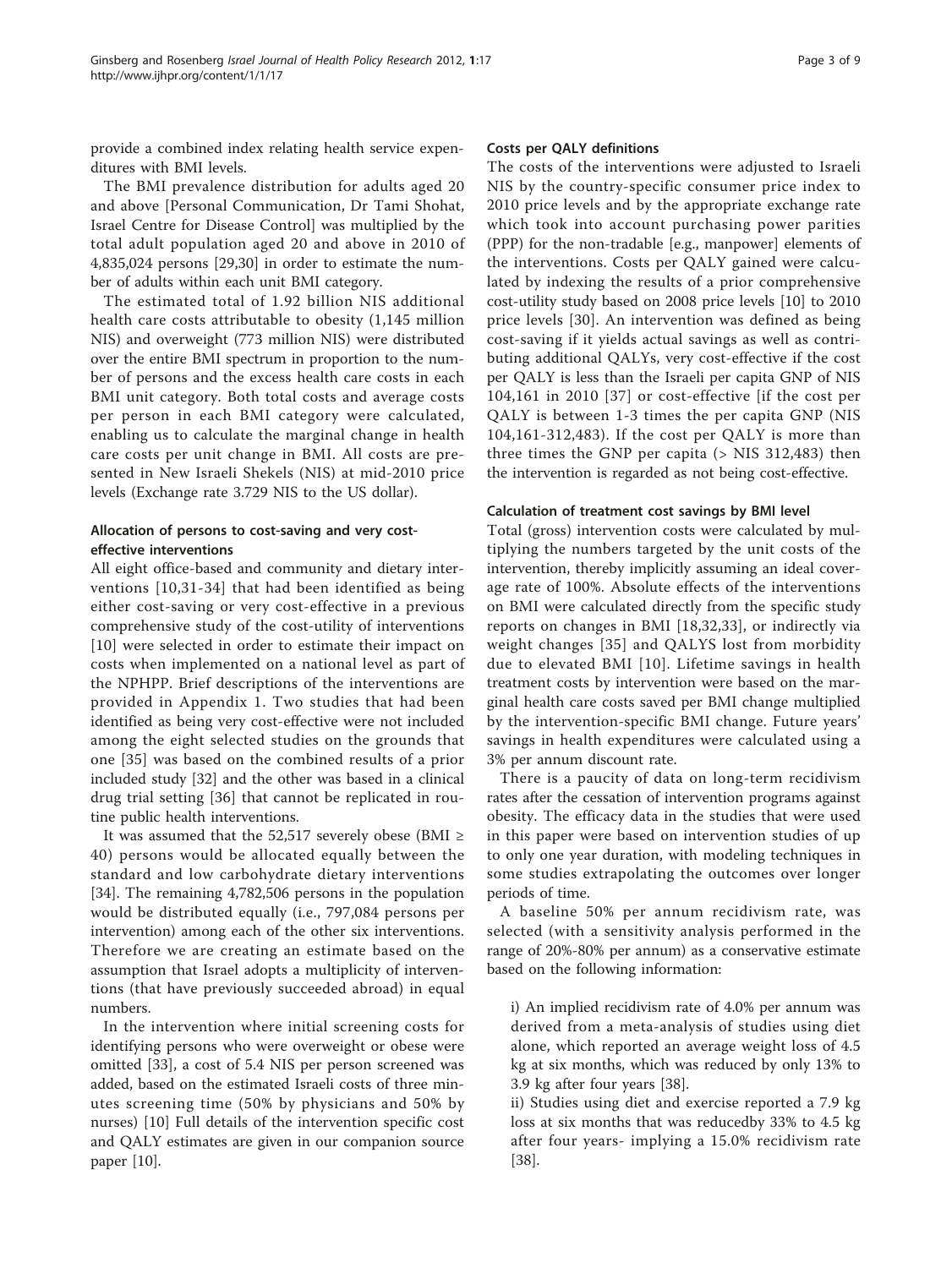iii) The successful maintenance of a weight loss of 7% or more 2.8 years after an intensive lifestyle intervention by 37% of overweight individuals with impaired glucose intolerance [[39\]](#page-8-0) - implying a recidivism rate of 30.2%.

iv) A reported 13%-20% of persons who maintained a weight loss of at least 5 kg for five years [[40\]](#page-8-0). This is equivalent to an annual recidivism rate between 33%-40%.

v) Data from the US national weight control registry indicate a one-year recidivism rate of 35% (defined as gaining 2.3 kg or more), while 59% maintained their body weight and 6% continued to loss more weight [[41\]](#page-8-0).

vi) Research indicating that approximately 20% of overweight individuals are successful at long-term weight loss, defined as losing at least 10% of initial body weight and keeping the weight off for at least one year - implying an 80% recidivism rate [[40,42\]](#page-8-0).

# Indirect costs

Averted productivity losses were based on 98.8% of estimated direct health care savings [[4](#page-7-0)]. Similarly, averted care costs and other indirect costs were estimated to be 80% and 22% of productivity losses [\[4\]](#page-7-0). Net costs to society were calculated by deducting all these averted direct and indirect costs from the gross intervention cost. A sensitivity analysis was performed on a range of recidivism rates from 10%-90% per annum.

### Converting BMI changes to QALY gains

BMI unit values were assigned QALY weights by interpolating the values (Table 1) from a UK study [\[34\]](#page-8-0). This allowed for marginal QALY improvements per unit decrease in BMI and hence total lifetime QALY gains (discounted at 3% per annum) and cost per QALY per intervention to be calculated. Additional life expectancy per BMI change (0.415 years per unit BMI) was based on the average value extracted from two studies [\[33,35](#page-8-0)] that reported very similar values of an additional 0.41 and 0.42 extra life years per unit BMI decrease, based

Table 1 QALY Weights by BMI Level

| BMI (kg/<br>m <sup>2</sup> | <b>Description</b>                            | <b>OALY</b><br>Weight |
|----------------------------|-----------------------------------------------|-----------------------|
| 20 or less                 | Underweight                                   | 0.741                 |
| 20 to 24.9                 | Desirable                                     | 0.787                 |
| 25 to 29.9                 | Overweight                                    | 0.769                 |
| 30 to 34.9                 | Obese Class I                                 | 0.707                 |
| 35 to 39.9                 | Obese Class II                                | 0.672                 |
| > 40                       | Obese Class III (morbidly/extremely<br>obese) | 0.624                 |

on reported increased life expectancy and BMI decreases [[30\]](#page-8-0) and QALY increases [\[35](#page-8-0)]. These intervention specific estimates of increased life expectancy were then converted to QALYs by adjusting by the appropriate Health Adjusted Life Expectancy (HALE) multipliers (that take into account the background decrease in functioning due to aging) and the appropriate BMI to QALY ratio [[43\]](#page-8-0).

On an assumption (based on expert opinion as to the ideal age group for intervene with weight control programs) that the average age of a participant in the program was 52 years, and that each had, on average, a residual life expectancy of 30 years [[30](#page-8-0)], we estimated the additional (discounted) health-care costs due to the increased life expectancy of those persons who reduced their BMI.

Excess years gained due to the interventions were assumed to have the characteristic of having average health costs of the treated targeted cohort (i.e., overweight/obese or severely - obese).

# Results

Overweight individuals bore health care costs that were 12.2% above the those of persons with normal or belownormal weight to height ratios (BMI < 25). This percentage rose to 31.4% and 73.0% for obese  $(30 \leq BMI < 40)$ and severely obese persons (BMI  $\geq$  40), respectively (Table [2](#page-4-0)). For example, an obese person with a BMI of 37.5 would incur an additional 1,672 NIS in health care expenditures per year. If, however, as a result of participation in an intervention program the person's BMI drops by 1 kg/m<sup>2</sup> to 36.5, their health expenditures would be expected to fall by 109 NIS (i.e.,: 1,672-1,563) per year (Table 1).

For overweight individuals and obese persons with BMI < 40, costs per person for the interventions (including the screening overhead) ranged from 35 NIS (for a multifaceted community intervention) to 860 NIS (Table [3](#page-5-0)), for an intensive clinical setting intervention, including the unit costs of the professionals carrying out the intervention (e.g., dietician). The interventions ranged from being cost-saving to being a very cost-effective 50,543 NIS per QALY. Expected average BMI decreases ranged from 0.05 to 0.90 (Table [3](#page-5-0)). Higher intervention costs, higher costs per QALY, and larger BMI decreases characterized the two clinical lifestyle interventions for the severely obese (BMI  $\geq$  40) (Table [2](#page-4-0)).

Implementation of the NPHPP to cover the entire Israeli population aged over 20 years with a combination of six different interventions would cost 2.07 billion NIS (Table [4](#page-5-0)). Approximately 201,000,000 NIS would be recouped in the form of decreased treatment costs and a further 199,000,000 NIS would be regained via increased productivity and decreased absenteeism. Other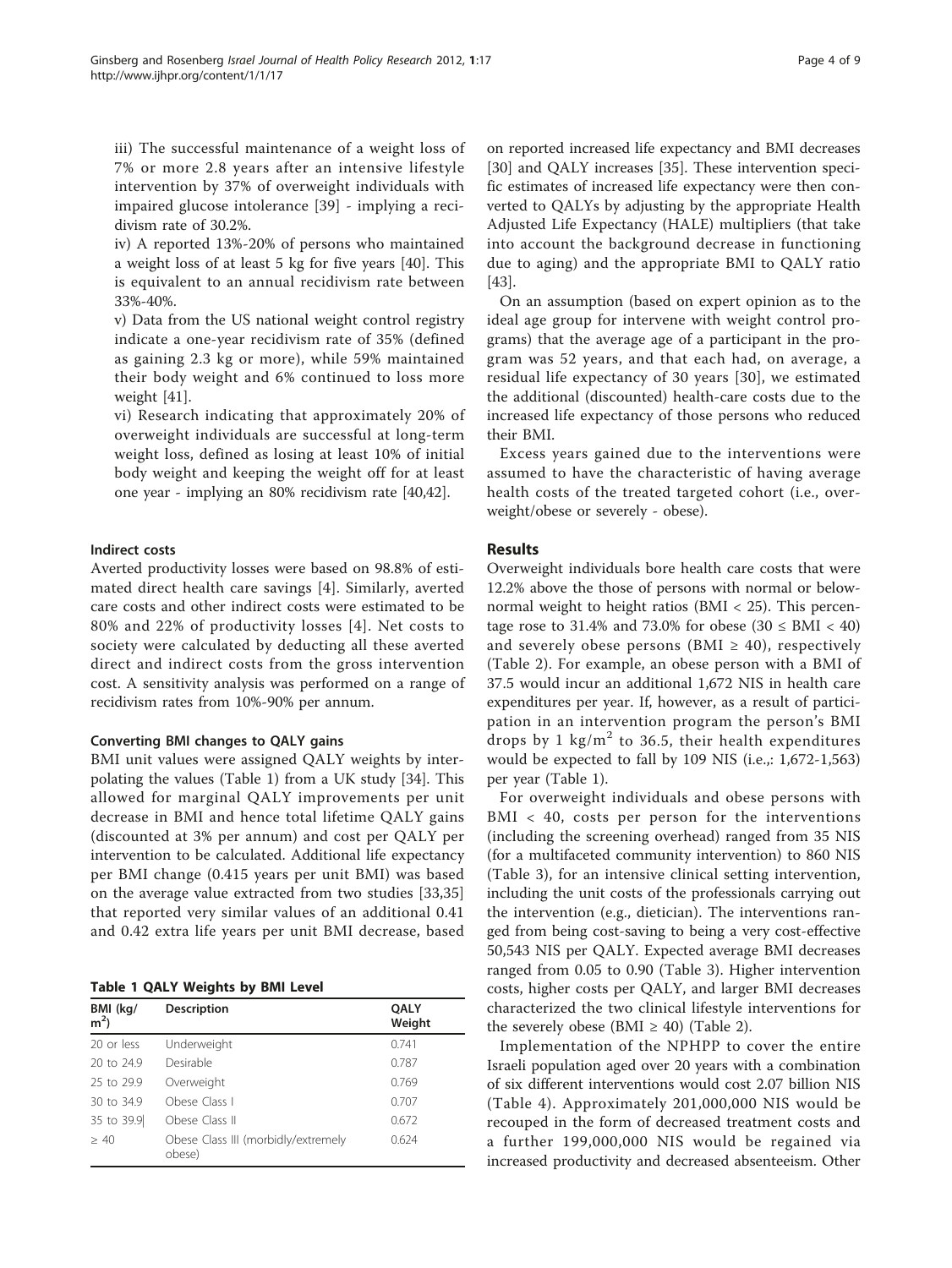<span id="page-4-0"></span>Table 2 Health Care Costs (NIS at 2010 price levels) by **BMI** 

| <b>BMI</b><br>Health<br>Care<br>Costs |      | <b>BMI</b><br>distribution | Population | <b>Health Care Costs of</b><br><b>Obesity or Overweight</b> |              |  |
|---------------------------------------|------|----------------------------|------------|-------------------------------------------------------------|--------------|--|
|                                       |      |                            |            | <b>Total</b>                                                | per person   |  |
|                                       | (a)  | (b)                        | (c)        | (d)                                                         | (e)          |  |
| < 19                                  | n.a. | 2.4%                       | 115,576    | n.a.                                                        | n.a.         |  |
| 19                                    | 94%  | 2.5%                       | 121,863    | 0                                                           | $\mathcal O$ |  |
| 20                                    | 96%  | 4.6%                       | 220,030    | 0                                                           | 0            |  |
| 21                                    | 98%  | 5.3%                       | 258,233    | 0                                                           | 0            |  |
| 22                                    | 100% | 7.2%                       | 345,761    | 0                                                           | 0            |  |
| 23                                    | 103% | 8.7%                       | 420,717    | 0                                                           | $\mathbf 0$  |  |
| 24                                    | 106% | 9.8%                       | 473,911    | 0                                                           | $\mathbf 0$  |  |
| 25                                    | 108% | 9.8%                       | 473,427    | 123,593,389                                                 | 261          |  |
| 26                                    | 110% | 8.9%                       | 429,905    | 145,645,761                                                 | 339          |  |
| 27                                    | 112% | 8.2%                       | 395,570    | 156,151,524                                                 | 395          |  |
| 28                                    | 115% | 7.2%                       | 346,729    | 171,456,620                                                 | 494          |  |
| 29                                    | 119% | 6.0%                       | 292,084    | 175,690,848                                                 | 602          |  |
| 30                                    | 123% | 4.9%                       | 238,890    | 196,332,658                                                 | 822          |  |
| 31                                    | 126% | 3.1%                       | 149,911    | 141,832,838                                                 | 946          |  |
| 32                                    | 129% | 2.4%                       | 116,060    | 123,015,268                                                 | 1060         |  |
| 33                                    | 133% | 2.5%                       | 120,412    | 144,311,733                                                 | 1198         |  |
| 34                                    | 137% | 1.4%                       | 66,734     | 88,051,773                                                  | 1319         |  |
| 35                                    | 140% | 1.5%                       | 72,054     | 103,825,223                                                 | 1441         |  |
| 36                                    | 143% | 1.1%                       | 51,117     | 79,881,318                                                  | 1563         |  |
| 37                                    | 146% | 0.78%                      | 37,813     | 63,208,344                                                  | 1672         |  |
| 38                                    | 149% | 0.39%                      | 18,906     | 33,668,568                                                  | 1781         |  |
| 39                                    | 154% | 0.35%                      | 16,806     | 32,499,750                                                  | 1934         |  |
| 40                                    | 158% | 0.23%                      | 11,204     | 23,329,496                                                  | 2082         |  |
| 41                                    | 162% | 0.12%                      | 5,602      | 12,496,246                                                  | 2231         |  |
| 42                                    | 166% | 0.19%                      | 9,103      | 21,657,584                                                  | 2379         |  |
| $\geq 43$                             | 184% | 0.55%                      | 26,609     | 80,664,301                                                  | 3031         |  |
|                                       |      | 100%                       | 4,835,024  | 1,917,313,242                                               |              |  |
|                                       |      | $n.a = not available$      |            |                                                             |              |  |

Notes:

(a) Based on the average of sixteen articles [\[13-](#page-7-0)[28\]](#page-8-0).

(b) Calculations based on Israeli survey data (Personal communication. Dr T. Shohat).

(c) Column (b) multiplied by 4,835,024 persons [\[29](#page-8-0),[30\]](#page-8-0) aged over 20

(d) Excess costs ((a) less 100%) multiplied by population (c) and factors that result in a total of 772,538,141 NIS and 1,144,775,101 NIS [\[4\]](#page-7-0) additional health care costs attributable to overweight and obesity, respectively.

(e) Column (d)/Column (c)

averted indirect costs account for the saving of an extra 202,000,000 NIS. The discounted health costs attributable to additional life expectancy as a result of BMI reductions, amount to approximately 89,000,000 NIS. Therefore, the total net costs of the interventions to society will be 1.55 billion NIS.

If the recidivism rate is reduced to 35% or 20%, net societal costs will fall to 1.35 billion and 0.89 billion, respectively. On the other hand, if recidivism rates reach 65% or 80%, net societal costs will increase slightly to 1.67 and 1.74 billion NIS, respectively (Table [5\)](#page-6-0).

In the baseline 50% recidivism scenario, 32,671 QALYs would be saved by implementing the interventions, at an average cost of 47,559 NIS per QALY (Table [5](#page-6-0)), less than half the per capita annual GNP [\[24](#page-8-0)]. Decreased recidivism rates of 35% and 20% will increase the numbers of QALYS saved to 45,567 and 75,150 respectively, and decrease costs per QALY to 29,661 and 11,812 NIS per QALY respectively.

Increased recidivism rates of 65% and 80% will decrease the numbers of QALYS saved to 25,464 and 20,862 respectively, while increasing costs per QALY to 65,457 and 83,355 NIS per QALY (Table [5](#page-6-0)), which are both considered as being very cost-effective ratios.

### **Discussion**

In the baseline case, assuming an annual recidivism rate of 50%, the total intervention costs of eight weight loss programs aimed at the entire adult population of Israel, amount to 2.07 billion NIS. The costs of such a large program are likely to be spread over a period of time, say five or ten years, due to manpower and budgetary constraints. Approximately 29.1% of these costs would be offset by averted direct and indirect costs attributable to obesity. However, after treatment costs due to increased longevity are taken into account, these saving would be reduced by only about one-quarter (24.8%) of the intervention costs.

Our assumption of 100% coverage is a reasonable one given Israels small size and universal health insurance coverage. In reality, compliancy with some programs will fall short of 100%, but this has been implicitly recognized in the cost and QALY values taken from the source studies (10).

Our assumption of a continual geometric decrease in recidivism could also be considered as being conservative since weight loss maintenance may get easier over time; after successfully maintaining weight loss for 2-5 years, the chance of long-term success generally increases [[40,41](#page-8-0)].

A sensitivity analysis on recidivism rates showed the total net cost is relatively inelastic with respect to changes in the recidivism rate above the baseline 50% levels; a 60% increase in recidivism (increasing the rate from 50% to 80%) only causes a 12% increase in the net costs to society. However, reducing recidivism by 60%, (reducing the estimate from 50% to 20%), which may be achievable by adding a maintenance component to existing programs, would have a more elastic impact on costs, reducing them by 43%. Sixty percent increases and decreases n recidivism would reduce and increase QALY gains by 44% and 65%, respectively.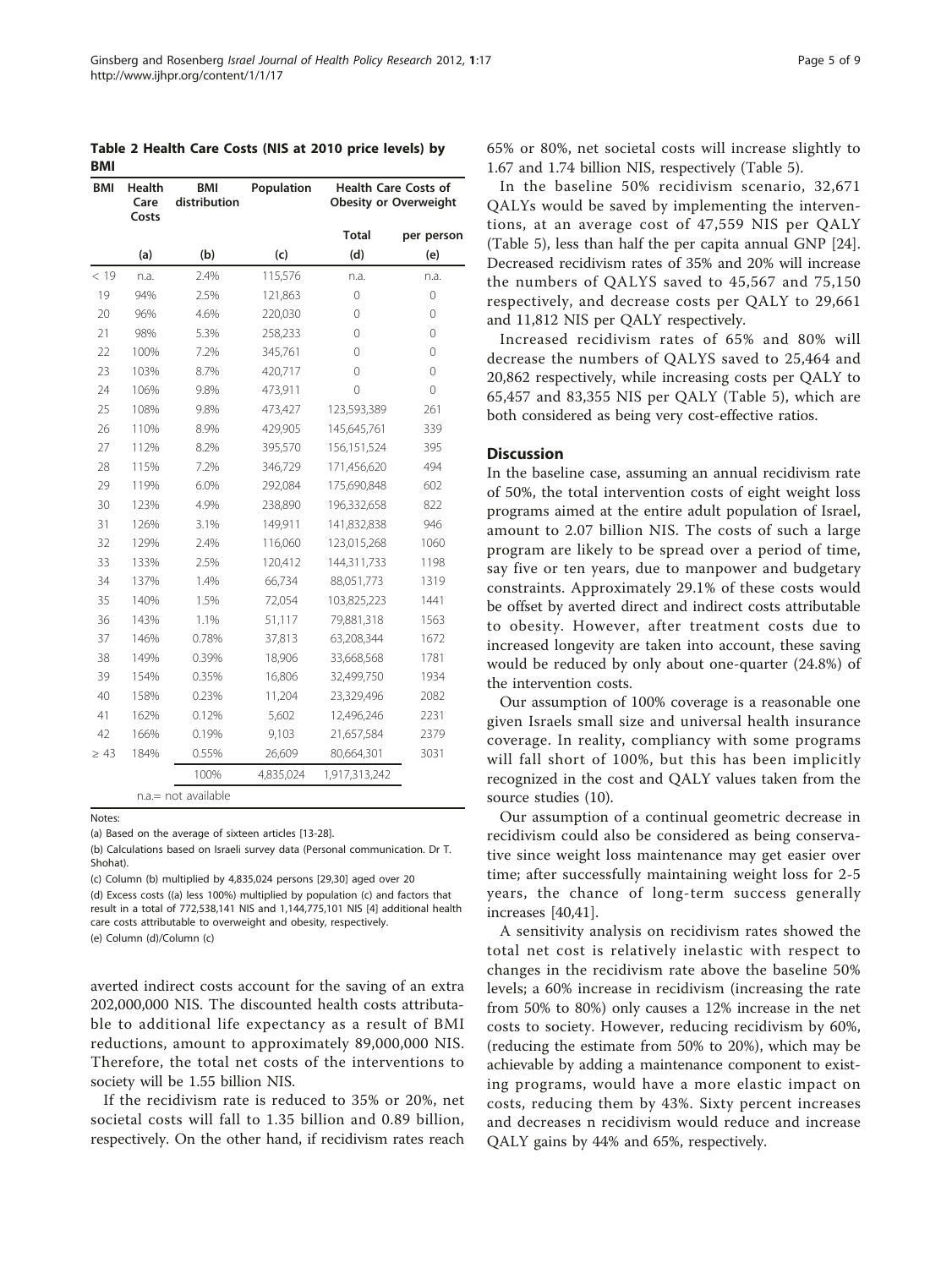| Intervention (for fuller description<br>See Appendix 1)                                                                                                                   | Study                | Ref    |                   | Cost<br>per<br>Person | Cost<br>per<br>QALY | BMI<br>decrease |
|---------------------------------------------------------------------------------------------------------------------------------------------------------------------------|----------------------|--------|-------------------|-----------------------|---------------------|-----------------|
| $25 \leq BMI < 40$                                                                                                                                                        |                      |        |                   |                       | (f)                 |                 |
| <b>Clinical setting</b>                                                                                                                                                   |                      |        |                   |                       |                     |                 |
| Nutritional counseling                                                                                                                                                    |                      |        |                   |                       |                     |                 |
| Various staff providing nutritional counseling over one year, modeled over lifetime                                                                                       | Ginsberg             | $[10]$ | (a,<br>d)         | 57                    | 50,543              | 0.05            |
| General practitioner-based nutritional counseling over one year, modeled over lifetime                                                                                    | Olsen                | $[33]$ | (C)               | 395                   | 4,379               | 0.22            |
| Dietician-based nutritional counseling, over one year, modeled over lifetime                                                                                              | Olsen                | $[33]$ | (c)               | 860                   | 31,982              | 0.07            |
| Clinic-based, intensive lifestyle counseling for the obese over 3 years modeled over lifetime                                                                             | J-van der<br>Bruggen | $[32]$ | (c,<br>$\epsilon$ | 798                   | 26,769              | 0.90            |
| Combined nutritional counseling and office support                                                                                                                        |                      |        |                   |                       |                     |                 |
| Counseling by primary care internists trained in nutrition counseling with an office-support<br>program tracked for one year Cost-utility estimates based on Israeli data | Ockene               | $[31]$ | (b,<br>d)         | 74                    | < 0                 | 0.81            |
| <b>Community setting</b>                                                                                                                                                  |                      |        |                   |                       |                     |                 |
| Community-based strategy using mass media campaigns, social support, risk factor screening<br>and counseling in various settings over 5 years modeled over lifetime       | J-van der<br>Bruggen | [32]   | (c,<br>$\epsilon$ | 35                    | 19,938              | 0.15            |
| BMI > 40                                                                                                                                                                  |                      |        |                   |                       |                     |                 |
| Clinical setting                                                                                                                                                          |                      |        |                   |                       |                     |                 |
| Medical center staff counseling to adhere to a low carbohydrate diet over one year. Time<br>horizon for cost utility analysis also one year                               | Tsai 2003            | $[34]$ | (c)               |                       | 5,767 39,591        | 1.59            |
| Medical center staff counseling to adhere to Standard NCEP 1 diet [q] over one year. Time<br>horizon for cost utility analysis also one year                              | Tsai 2003            | $[34]$ | (C)               |                       | 5,584 38,759        | 0.97            |

<span id="page-5-0"></span>

| Table 3 Costs (NIS at 2010 price levels) and Effects of Dietary Interventions to Reduce Obesity. |  |
|--------------------------------------------------------------------------------------------------|--|
|--------------------------------------------------------------------------------------------------|--|

Notes: CS = Cost Saving

(a) Based on primary Israeli epidemiological, demographic and cost data.

Effectiveness from meta-analysis of international studies.

(b) Based on primary Israeli epidemiological and demographic data.

Cost data updated and converted to Israel 2010 price levels. Effectiveness from international study.

(c) Based on international data converted to Israel 2010 price levels.

(d) Based on cost per QALY at average 10 year AMI risk of 12.8% at age 55.

(e) Includes initial screening charge of 5.4 NIS per head [\[10](#page-7-0)].

(f) Ref [[10\]](#page-7-0) updated to 2010 price levels. All values are ACERs, average cost-effectiveness ratios.

A growing body of literature supports the notion that the factors leading to recidivism may be different and more challenging than those faced during the initial months to one year of weight loss [[44](#page-8-0)]. Therefore the prevention of recidivism merits separate intervention studies (such as maintenance therapy) and cost-effectiveness analyses.

The effectiveness (and resulting cost-effectiveness ratios) generated by the interventions listed in this paper may be overstated or understated. The seven non-

### Table 4 Intervention Costs and Savings (at 2010 price levels).

|                      | Ref | <b>Numbers</b><br><b>Targeted</b> | Total<br>Intervention<br>Costs | Lifetime<br>Savings in<br><b>Direct Costs</b><br>of Illness | Lifetime<br>Savings in<br>Productivity<br>costs | Lifetime<br>Savings in<br>Carer<br>Costs | Lifetime<br>Savings in<br>other Indirect<br>Costs | <b>Medical Costs</b><br>due to<br>increased<br>longevity | <b>Net</b><br>Costs |
|----------------------|-----|-----------------------------------|--------------------------------|-------------------------------------------------------------|-------------------------------------------------|------------------------------------------|---------------------------------------------------|----------------------------------------------------------|---------------------|
| Ginsberg             | 10  | 797,084                           | 45,119,420                     | 4,648,779                                                   | 4,592,029                                       | 3,656,496                                | 1,016,092                                         | 2,013,874                                                | 33,219,898          |
| Ockene               | 31  | 797.084                           | 58,750,777                     | 71,154,890                                                  | 70,286,270                                      | 55,966,868                               | 15,552,459                                        | 30,824,650                                               | $-123,385,060$      |
| J-van der Bruggen I  | 32  | 797.084                           | 27,975,847                     | 13,176,831                                                  | 13,015,976                                      | 10,364,235                               | 2,880,085                                         | 5,708,269                                                | $-5,753,012$        |
| J-van der Bruggen II | 32  | 797.084                           | 635.754.990                    | 79,060,989                                                  | 78,095,855                                      | 62.185.409                               | 17.280.510                                        | 34,249,611                                               | 433,381,838         |
| Olsen I              | 33  | 797.084                           | 315.120.819                    | 19,714,059                                                  | 19,473,401                                      | 15.506.090                               | 4.308.939                                         | 8,540,228                                                | 264,658,558         |
| Olsen II             | 33  | 797.084                           | 685,335,609                    | 5,877,750                                                   | 5,805,998                                       | 4,623,143                                | 1.284.711                                         | 2,546,270                                                | 670,290,278         |
| Tsai I               | 34  | 26,259                            | 151,434,528                    | 4,611,477                                                   | 4,555,182                                       | 3,627,156                                | 1.007.939                                         | 3,427,595                                                | 141,060,368         |
| Tsai II              | 34  | 26,259                            | 146,623,901                    | 2,803,055                                                   | 2,768,836                                       | 2,204,742                                | 612,669                                           | 2,083,440                                                | 140,318,039         |
| <b>TOTAL</b>         |     | 4.835.024                         | 2.066.115.891                  | 201.047.829                                                 | 198.593.546                                     | 158.134.140                              | 43.943.405                                        | 89.393.937                                               | 1.553.790.908       |

Baseline case of 50% recidivism per year.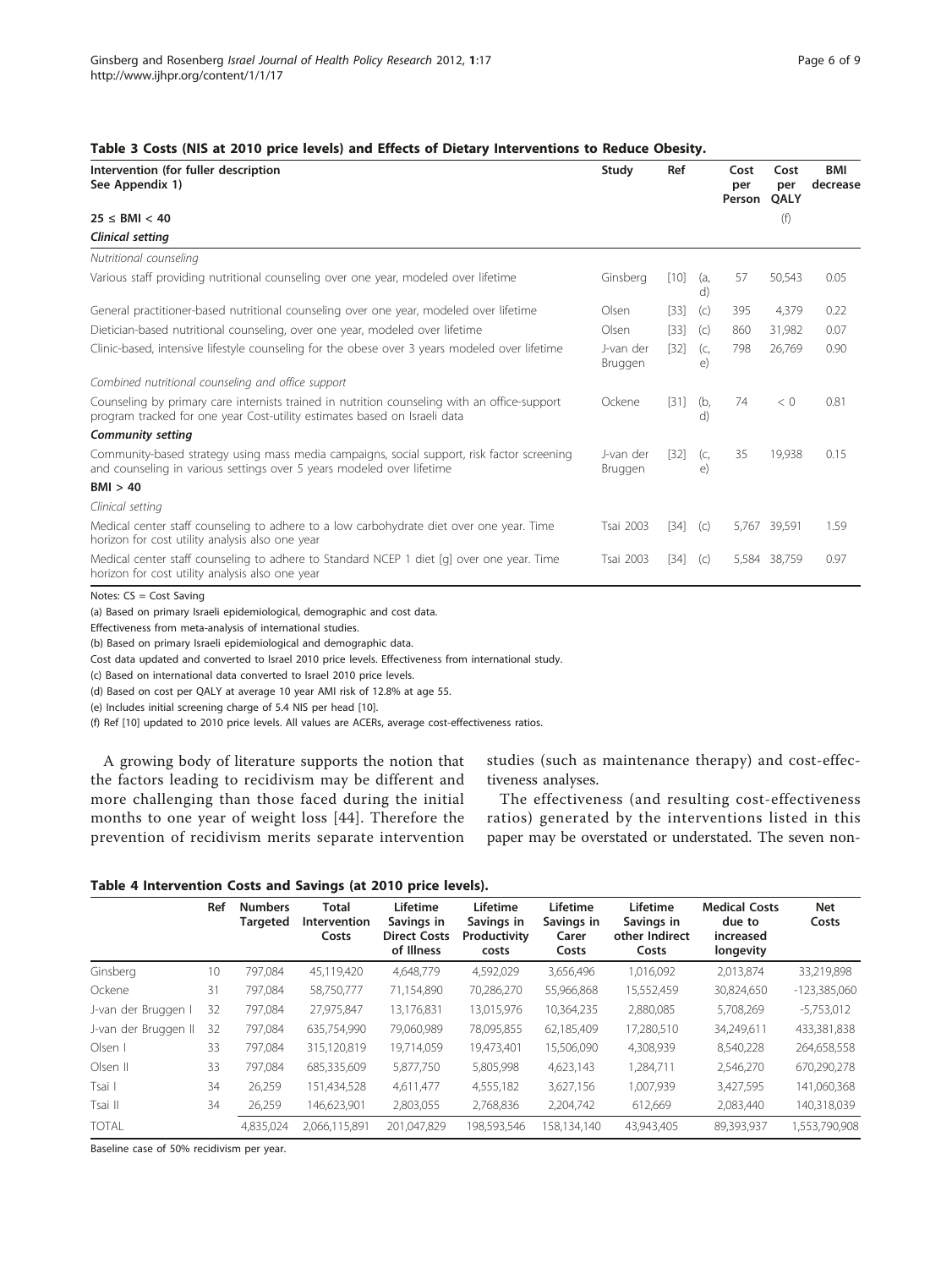| <b>Recidivism Rate</b> | 20%            | 35%            | 50%              | 65%            | 80%            |
|------------------------|----------------|----------------|------------------|----------------|----------------|
| Intervention Costs     | 2,066,115,891  | 2,066,115,891  | 2,066,115,891    | 2,066,115,891  | 2,066,115,891  |
| less Savings           |                |                |                  |                |                |
| Direct Treatment       | -462.448.210   | $-280,406,001$ | $-201.047.829$   | $-156.699.045$ | -128.379.941   |
| Productivity Losses    | -456,802,895   | -276,982,958   | -198,593,546     | -154.786.149   | $-126,812,748$ |
| Carer Costs            | -363,738,572   | $-220,553,299$ | $-158, 134, 140$ | $-123,251,611$ | $-100,977,223$ |
| Other Costs            | $-101.078.183$ | $-61,288,872$  | -43.943.405      | $-34,250,008$  | $-28,060,247$  |
| plus longevity Costs   | 205,623,043    | 124,679,767    | 89,393,937       | 69,674,687     | 57,082,876     |
| <b>Total Savings</b>   | -1,178,444,816 | $-714,551,362$ | $-512,324,983$   | -399,312,125   | -327,147,283   |
| Net Costs              | 887,671,075    | 351,564,529    | 1,553,790,908    | 666,803,766    | 1,738,968,608  |
| OALYS saved            | 75,150         | 45,567         | 32,671           | 25.464         | 20,862         |
| Net Costs per QALY     | 11,812         | 29,661         | 47,559           | 65,457         | 83,355         |

<span id="page-6-0"></span>Table 5 Net Costs per QALY of Interventions by Recidivism Rate.

Israeli programs were modeled using observations and assumptions germane to the health care systems and cultures in which they were performed. Hence they may not be completely relevant to the Israeli setting. This may even be true to some degree with respect to the lone Israeli-based screening and dietary intervention [[10](#page-7-0)], as it predicated upon a meta-analysis of the effect of interventions on LDL cholesterol in international studies.

On account of the high intervention costs but relatively low cost savings, readers of this study could conceivably decide not to field the proposed suite of interventions. Yet further examination reveals that although only one of the eight interventions is cost-saving [[31\]](#page-8-0) the others are all very-cost effective (even when assuming high recidivism rates) and are therefore worth adopting. They compare very favorably with the most cost-effective interventions identified to reduce damage from smoking [[11\]](#page-7-0) and to enhance physical activity [\[12](#page-7-0)]. In addition, the gain of roughly 32,671 QALYs, which reflects decreases in morbidity and mortality, should be considered a highly desirable benefit of the proposed intervention program.

A recent OECD document confirmed that counseling people at risk in the primary care setting was one of the most effective and cost-effective ways of improving health [[45](#page-8-0)]. If a long-term time perspective is used, other interventions such as school-based interventions, food advertising regulation, worksite interventions, food labeling and mass media campaigns may also be considered cost-effective with respect to their impact on obesity. In addition, fiscal measures, such as taxing unhealthful foods would be a cost-saving intervention that increases quality of life without incurring extra costs to society [[5\]](#page-7-0)

Finally it should be emphasized that current international and HI2020/NPHPP recommended interventions for weight loss include both dietary and physical activity (PA) components. A companion study will be addressing the latter, and it is expected that the insights of both studies will be merged to provide comprehensive CUA data for the complete suite of interventions.

# Conclusions

Fielding an eight-pronged combined clinical and community-based dietary interventional program within the context of the National Program for Health Promotion and Prevention would save over thirty-thousand qualityadjusted life-years, and is very cost-effective. Yet implementation would require a substantial long-term monetary investment by the government. The approximations and extrapolations conducted on the basis of non-Israeli data support future studies geared towards the generation of Israeli epidemiologic and cost modeling data. That said, the overall very cost effective cost-utility estimate of this analysis strongly supports the adoption of the proposed national program to combat obesity.

# Appendix 1: Dietary interventions

# Model incorporating Israeli obesity control data

Ginsberg [[10](#page-7-0)] constructed an intervention model estimating the cost per QALY of dietary interventions [using reductions in LDL-C levels as an intermediate marker] on the basis of primary Israeli data. It was assumed that everyone aged 20 and above  $[n =$ 4,633,593] would have their waist circumference and BMI measured. The 14.8% [685,772 obese persons] with a BMI  $\geq$  30 would then receive dietary counseling. The cost of the dietary intervention was based on the client making two visits during the first three months and then monthly visits thereafter. Based on common Israeli practice, it was assumed that 50% of the visits would be to a physician, 25% to a trained nurse, 20% to a dietician, and the remaining 5% to a psychologist.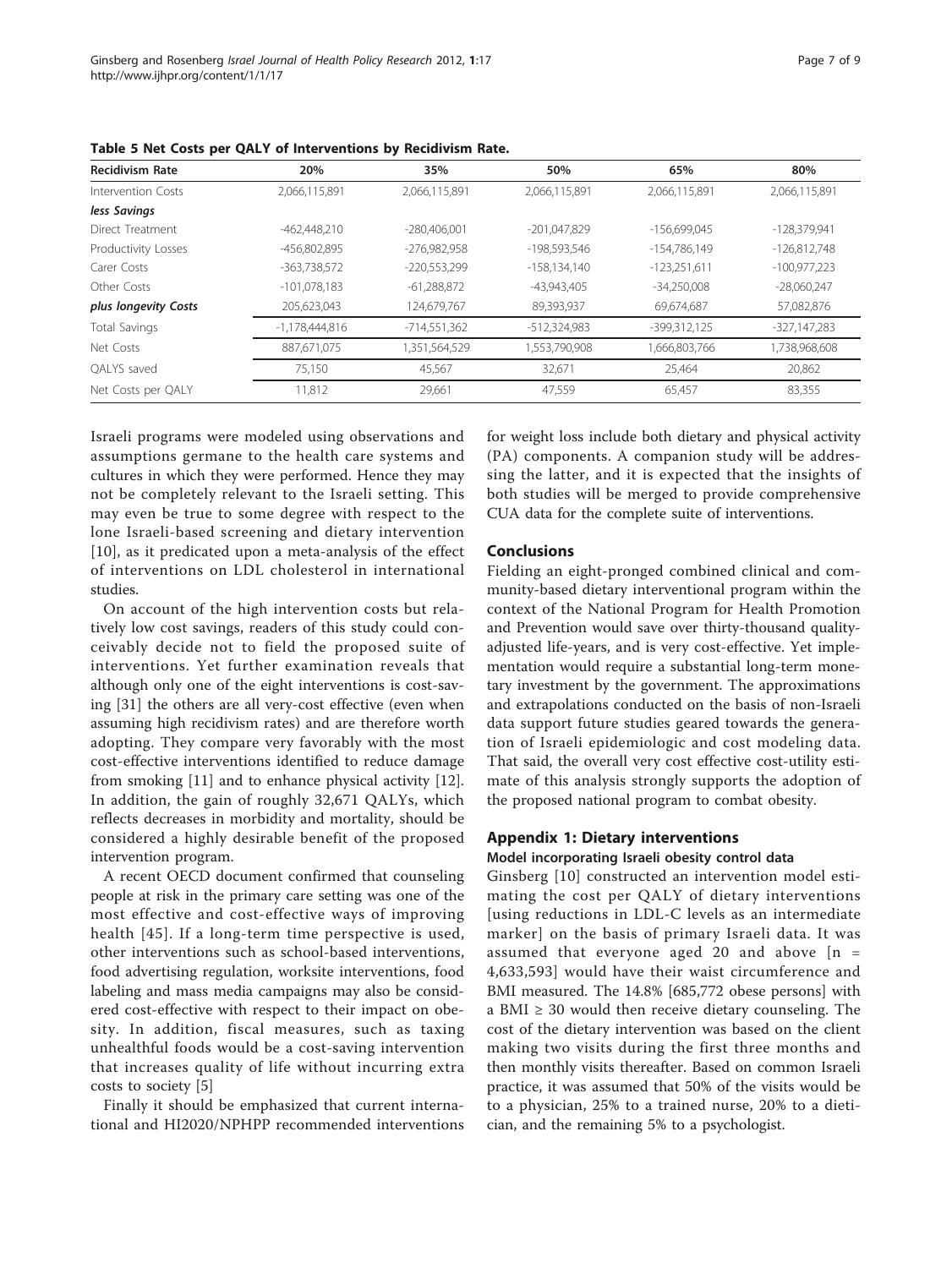### <span id="page-7-0"></span>International interventions adapted to the Israeli setting

In the USA, Ockene [\[31\]](#page-8-0) evaluated the effect of nutritional counseling offered by primary care internists offered training in nutritional counseling and aided by an office-support program on the saturated fat intake, weight, and serum lipid measurements of hyperlipidemic patients over one year. Net costs per reduction in LDL-C levels were calculated. The model developed for the Israeli dietary intervention [4], was then used to calculate the resultant costs per QALY of the intervention.

Van-der Bruggen's Dutch lifestyle intervention model [[32](#page-8-0)] projected the costs and effects of both a community-based lifestyle program for the general population and an intensive lifestyle intervention for obese adults, implemented in a health care setting.

Olsen's Danish study [[33\]](#page-8-0) randomized 60 GPs either to provide nutritional counseling or to refer patients to a dietician for counseling.

### Severely Obese

Tsai et al. compared a low-carbohydrate diet (under 30 grams/day) with the National Cholesterol Education Program Step I low fat diet for treating severe obesity [[34](#page-8-0)] in a medical center setting. Study participants received weekly group counseling sessions during the first month, followed by monthly group sessions for the next five months.

### Acknowledgements

We acknowledge the help of Dr Tami Shohat, Israel Centre for Disease Control, for providing data on the distribution of BMI in Israel.

### Author details

<sup>1</sup>Medical Technology Assessment Sector, Ministry of Health, Ben Tabai 2, Jerusalem, Israel. <sup>2</sup> Healthy Israel 2020 Initiative, Ministry of Health, Pierre Koenig 33, Jerusalem, Israel.

### Authors' contributions

GMG designed the study, collected the data, carried out the data analysis, wrote the initial and wrote, read and approved the final manuscript. ER contributed to the interpretation of the data, made critical revisions and wrote, read and approved the final manuscript.

#### Authors' information

Gary Ginsberg is a health economist, specializing in epidemiologic-economic evaluations (cost-utility analysis), and is the Director of the Medical Technology Assessment Sector of the Israeli Ministry of Health. He previously worked for the WHO, RTI and the London Borough of Wandsworth. Elliot Rosenberg is a physician specializing in General Preventive Medicine and Public Health. His interests lie in national health targeting, clinical preventive medicine, health promotion in the worksite and in elders, and alertness management. He serves as National Coordinator for the Healthy Israel 2020 initiative and is Head of the Department of Occupational Health at the Israeli Ministry of Health and is a member of the Israeli Task Force on Clinical Preventive Services. He served for many years as a career flight surgeon in the Israeli Air Force.

### Competing interests

Both authors are salaried staff of the Ministry of Health and there are no competing interests to declare.

### Received: 2 February 2011 Accepted: 18 April 2012 Published: 18 April 2012

### References

- 1. World Health Organization: Obesity: Preventing and Managing the Global Epidemic WHO, Geneva; 2000, Technical Report Series No. 894.
- 2. Cecchini M, Sassi F, Lauer JA, Lee YY, Guajardo-Barron V, Chisholm D: Tackling of unhealthy diets, physical activity, and obesity: health effects and cost-effectiveness. Lancet 2010, DOI:10.1016/S0140-6736[10]61514.
- 3. Guh DP, Zhang W, Bansback N, Amarsi Z, Birmingham CL, Anis AH: [The](http://www.ncbi.nlm.nih.gov/pubmed/19320986?dopt=Abstract) [incidence of co-morbidities related to obesity and overweight: A](http://www.ncbi.nlm.nih.gov/pubmed/19320986?dopt=Abstract) [systematic review and meta-analysis.](http://www.ncbi.nlm.nih.gov/pubmed/19320986?dopt=Abstract) BMC Public Health 2009, 9:88.
- 4. Anis AH, Zhang W, Bansback N, Guh DP, Amarsi Z, Birmingham CL: [Obesity](http://www.ncbi.nlm.nih.gov/pubmed/19413707?dopt=Abstract) [and overweight in Canada: an updated cost-of-illness study.](http://www.ncbi.nlm.nih.gov/pubmed/19413707?dopt=Abstract) Obes Rev 2010, 11:31-40.
- 5. Sacks G, Veerman JL, Moodie M, Swinburn B: 'Traffic-light' nutrition labelling and 'junk-food' tax: a modelled comparison of costeffectiveness for obesity prevention. Int J Obes (Lond) 2011, 35(7):1001-9.
- 6. Andreyeva T, Long MW, Brownell KD: [The impact of food prices on](http://www.ncbi.nlm.nih.gov/pubmed/20019319?dopt=Abstract) [consumption: a systematic review of research on the price elasticity of](http://www.ncbi.nlm.nih.gov/pubmed/20019319?dopt=Abstract) [demand for food.](http://www.ncbi.nlm.nih.gov/pubmed/20019319?dopt=Abstract) Am J Public Health 2010, 100:216-22.
- 7. Dumanovsky T, Huang CY, Bassett MT, Silver LD: [Consumer awareness of](http://www.ncbi.nlm.nih.gov/pubmed/20966367?dopt=Abstract) [fast food calorie information in New York City after implementation of a](http://www.ncbi.nlm.nih.gov/pubmed/20966367?dopt=Abstract) [menu labeling regulation.](http://www.ncbi.nlm.nih.gov/pubmed/20966367?dopt=Abstract) Am J Public Health 2010, 100:2520-5.
- 8. Park S, Sappenfield WM, Huang Y, Sherry B, Bensyl DM: [The impact of the](http://www.ncbi.nlm.nih.gov/pubmed/20869493?dopt=Abstract) [availability of school vending machines on eating behavior during](http://www.ncbi.nlm.nih.gov/pubmed/20869493?dopt=Abstract) [lunch: the Youth Physical Activity and Nutrition Survey.](http://www.ncbi.nlm.nih.gov/pubmed/20869493?dopt=Abstract) J Am Diet Assoc 2010, 110:1532-6.
- 9. Fox MK, Dodd AH, Wilson A, Gleason PM: [Association between school](http://www.ncbi.nlm.nih.gov/pubmed/19166665?dopt=Abstract) [food environment and practices and body mass index of US public](http://www.ncbi.nlm.nih.gov/pubmed/19166665?dopt=Abstract) [school children.](http://www.ncbi.nlm.nih.gov/pubmed/19166665?dopt=Abstract) J Am Diet Assoc 2009, 109(2 Suppl):S108-17.
- 10. Ginsberg G, [in collaboration with Rosenberg E. and Rosen B.]: Cost-Utility Analyses of Interventions to Prevent and Treat Obesity in Israel The Smokler Center for Health Policy Research, RR-550-09, Jerusalem 2010, [http:// brookdale.jdc.org.il/\_Uploads/PublicationsFiles/550-10-Obesity-REP-ENG.pdf] Accessed Nov 17th 2010.
- 11. Ginsberg G, Rosen B, Rosenberg E: Cost-Utility Analysis Cost-Utility Analyses of Interventions. to Reduce the Smoking-Related Burden of Disease in Israel. The Smokler Center for Health Policy Research, RR-540- 10, Jerusalem. 2009, [http://brookdale.jdc.org.il/\_Uploads/PublicationsFiles/ 540-10-Reduce-Smoking-REP-ENG.pdf]. Accessed 18th November 2010.
- 12. Ginsberg G, Rosen B, Rosenberg E: Cost-Utility Analysis Cost-Utility Analyses of Interventions to Increase Exercise in Israeli Adults. The Smokler Center for Health Policy Research, RR-5\*\*-10, Jerusalem 2010 [forthcoming]., [http://brookdale.jdc.org.il/?CategoryID = 192&ArticleID].
- 13. Pronk NP, Goodman MJ, O'Connor PJ, Martinson BC: [Relationship between](http://www.ncbi.nlm.nih.gov/pubmed/10605975?dopt=Abstract) [modifiable health risks and short-term health care charges.](http://www.ncbi.nlm.nih.gov/pubmed/10605975?dopt=Abstract) JAMA 1999, 282:2235-2239.
- 14. Thompson D, Brown JB, Nichols GA, Elmer PJ, Oster G: [Body mass index](http://www.ncbi.nlm.nih.gov/pubmed/11323447?dopt=Abstract) [and future healthcare costs: a retrospective cohort study.](http://www.ncbi.nlm.nih.gov/pubmed/11323447?dopt=Abstract) Obes Res 2001, 9:210-8.
- 15. Hu HY, Chou YJ, Chou P, Lee CH, Lee MC, Huang N: [Association between](http://www.ncbi.nlm.nih.gov/pubmed/18818171?dopt=Abstract) obesity [and medical care expenditure among Taiwanese adults.](http://www.ncbi.nlm.nih.gov/pubmed/18818171?dopt=Abstract) Asia Pac J Clin Nutr 2008, 17:492-504.
- 16. Goetzel RZ, Gibson TB, Short ME, Chu BC, Waddell J, Bowen J, Lemon SC, Fernandez ID, Ozminkowski RJ, Wilson MG, DeJoy DM: [A multi-worksite](http://www.ncbi.nlm.nih.gov/pubmed/20061888?dopt=Abstract) [analysis of the relationships among body mass index, medical](http://www.ncbi.nlm.nih.gov/pubmed/20061888?dopt=Abstract) [utilization, and worker productivity.](http://www.ncbi.nlm.nih.gov/pubmed/20061888?dopt=Abstract) J Occup Environ Med 2010, 52(Suppl 1):S52-8.
- 17. Heithoff KA, Cuffel BJ, Kennedy S, Peters J: [The association between body](http://www.ncbi.nlm.nih.gov/pubmed/9377623?dopt=Abstract) [mass and health care expenditures.](http://www.ncbi.nlm.nih.gov/pubmed/9377623?dopt=Abstract) Clinical therapeutics 1997, 19:811-820.
- 18. Kuriyama S, Tsuji I, Ohkubo T, Anzai Y, Takahashi K, Watanabe Y, Nishino Y, Hisamichi S: [Medical care expenditure associated with body mass index](http://www.ncbi.nlm.nih.gov/pubmed/12119572?dopt=Abstract) [in Japan: the Ohsaki Study.](http://www.ncbi.nlm.nih.gov/pubmed/12119572?dopt=Abstract) Int J Obes Relat Metab Disord 2002, 26:1069-74.
- 19. Counterweight Project Team: [Influence of body mass index on](http://www.ncbi.nlm.nih.gov/pubmed/18573765?dopt=Abstract) [prescribing costs and potential cost savings of a weight management](http://www.ncbi.nlm.nih.gov/pubmed/18573765?dopt=Abstract) [programme in primary care.](http://www.ncbi.nlm.nih.gov/pubmed/18573765?dopt=Abstract) J Health Serv Res Policy 2008, 13:158-66.
- 20. Wee CC, Phillips RS, Legedza AT, Davis RB, Soukup JR, Colditz GA, Hamel MB: [Health care expenditures associated with overweight and](http://www.ncbi.nlm.nih.gov/pubmed/15623877?dopt=Abstract) [obesity among US adults: importance of age and race.](http://www.ncbi.nlm.nih.gov/pubmed/15623877?dopt=Abstract) Am J Public Health 2005, 95:159-65.